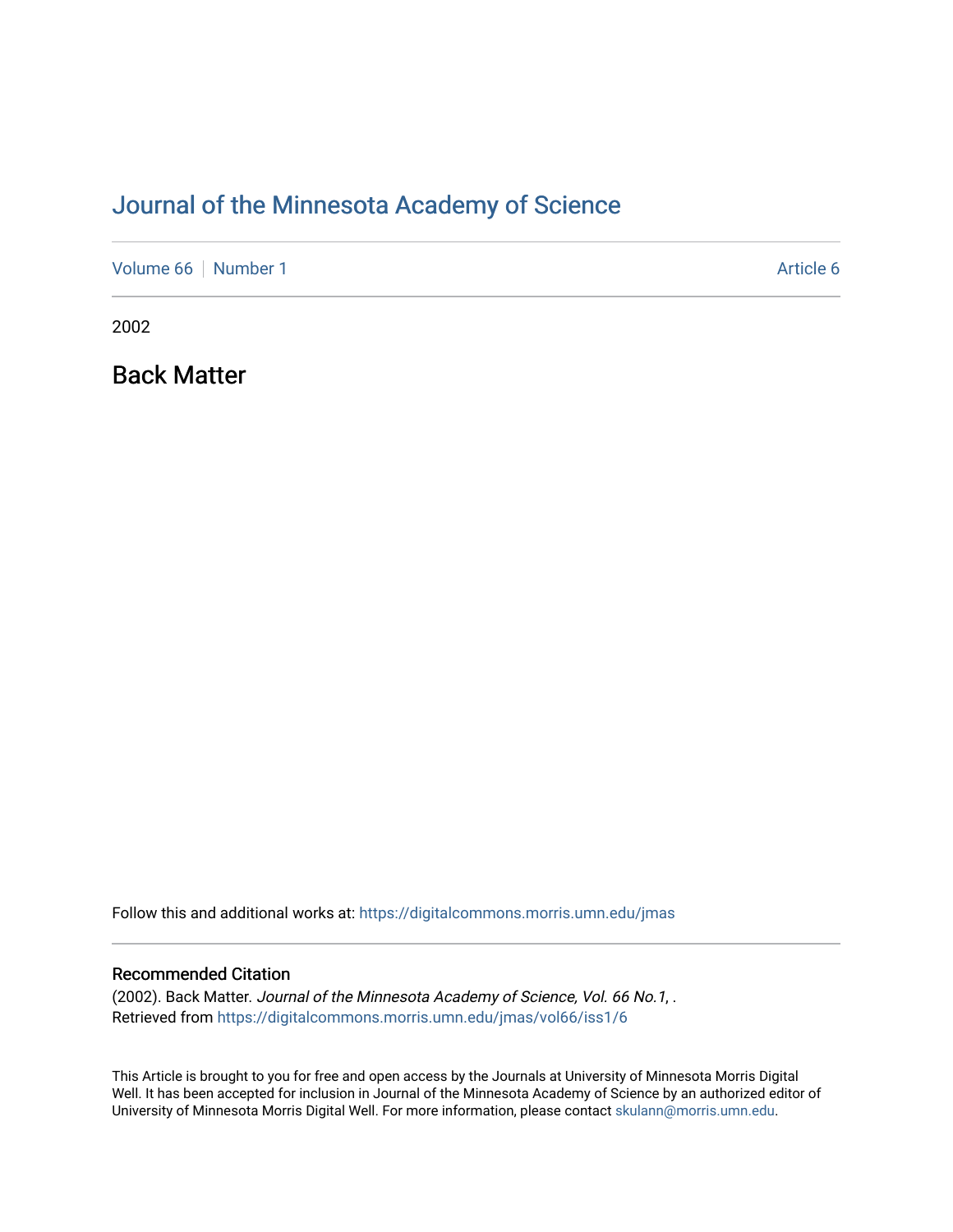# **MEMBERSHIP APPLICATION**

#### **MEMBERSHIP BENEFITS**

Membership benefits include a subscription to the *Journal of the Minnesota Academy of Science*, a personal invitation and reduced registration rate to the Annual Meeting, and notification of volunteer opportunities in youth science programs. Thank you for your interest and membership!

The Minnesota Academy of Science, 408 St. Peter Street, Suite 410, St. Paul, MN 55102-1119, Telephone: (651) 227-6361; Fax: (651) 227-8758; E-mail: contact@mnacadsci.org

| Name                    |                   | Title: Ms. Mrs. Mr. Dr. |
|-------------------------|-------------------|-------------------------|
| Employer or Institution |                   |                         |
| Street Address          |                   |                         |
| Cily                    | Zip Code<br>State |                         |
| Work Phone              | Home phone y      |                         |

#### **Check Appropriate Box**

- $\Box$ \$500 Corporate Membership
- $\Box$  \$360 Life Membership
- $\Box$  \$100 Institutional Membership
- □ \$100 Patron of the Academy
- \$60 Professional Sustaining 口。
- $\Box$ \$45 Family Membership
- i.J \$30 Professional
- $\Box$ \$20 College Student (with Journal)
- $\Box$ \$10 College Student (without Journal)

#### **Check Section Choice Below**

- □ Agricultural Science / Soils
- $\Box$  Anthropology / Sociology
- 17 Astronomy / Planetary Science
- **El** Chemistry / Biochemistry
- $E$  Ecology / Natural Resources
- □ Economics / Political Science
- (3) Engineering / Physics
- □ Genetics and Cell Biology / Microbiology
- L. Geology and Geophysics
- □ Mathematics and Computer Science
- **□ Medical Sciences / Physiology**
- □ Meteorology / Oceanography / Hydrology
- **F.** Plant Biology
- □ Science Education
- $\Gamma$ . Psychology
- E Science Education

Payment enclosed S.

Please make check payable to and mail to: The Minnesota Academy of Science

Suite 410, 408 St. Peter St. St. Paul, MN 55102  $(651)$  227-6361

Please include the name of a colleague who might like to receive membership information about MAS.

| Name<br><b>Street Address</b> |       |          |         |
|-------------------------------|-------|----------|---------|
| City                          | State | Zip Code | Phone ( |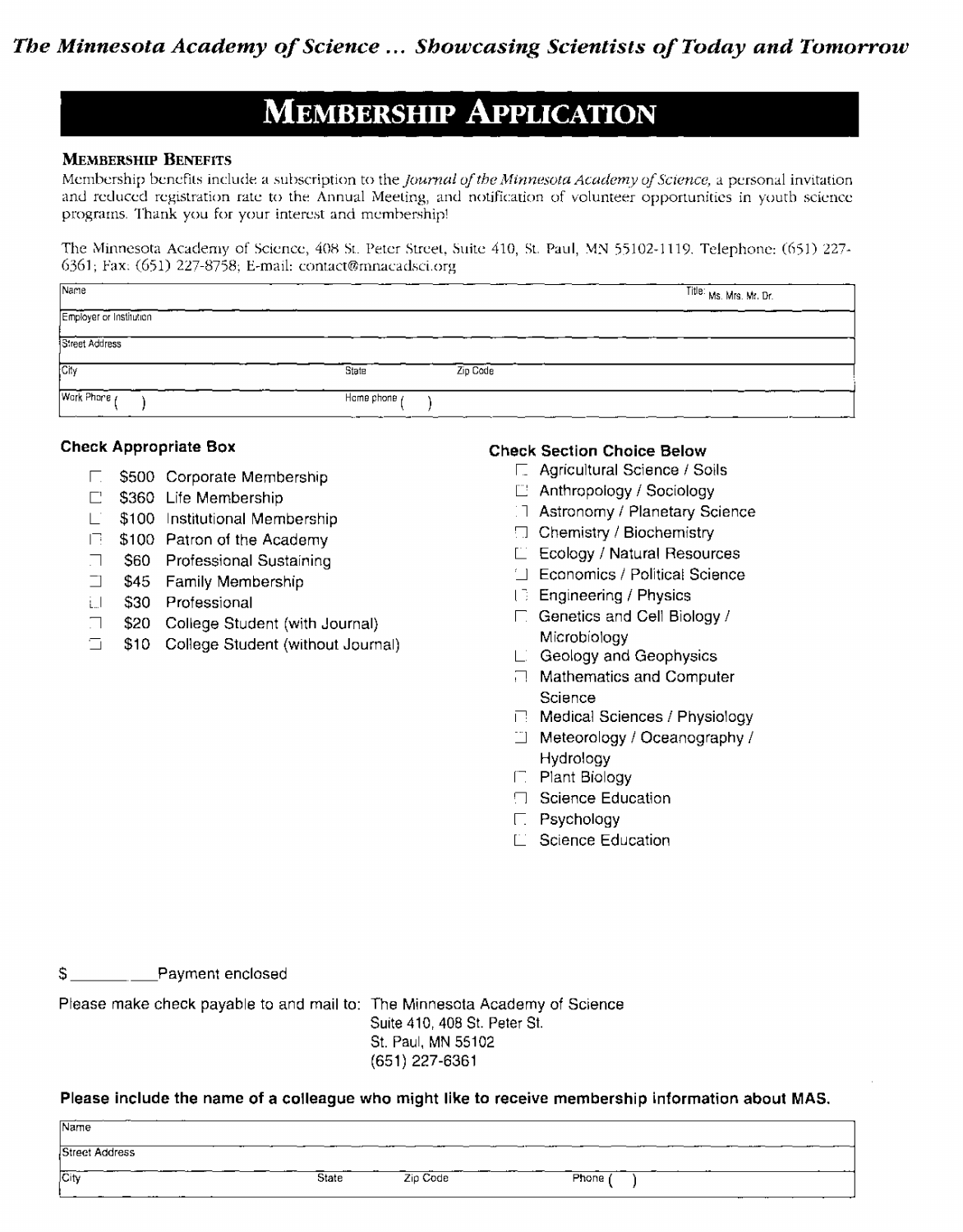# **NOTICE TO CONTRIBUTORS OF ARTICLES**

Persons submitting papers for publication in the Journal are asked to prepare material in accordance with style and format preferences of this publication. Although some of these requirements may differ from those of other publications, cooperation of authors is necessary to comply with the printing process.

#### **Seeking Research News**

The Journal of the Minnesota Academy of Science is looking for short articles (one to three pages) on research news from scientists in academia, industry and government. By including news of what's going on in all of the sciences, we hope to provide a source of current information that is useful to a broad audience.

While the *fournal* will continue to solicit and publish papers describing research from Minnesota scientists, we are soliciting manuscripts that describe newsworthy items in your discipline. What's new in your field? How will advances in your scientific discipline affect the quality of life in Minnesota (or elsewhere)?

Send articles to: Journal Editor, Minnesota Academy of Science, 408 St. Peter St., Suite 410, St. Paul, MN 55102

### **Publication Policy**

Membership in the Minnesota Academy of Science is desirable but not necessary for publication. All papers that meet the editorial criteria of the Academy will be considered for publication. Papers should not have been published, submitted, or accepted for publication elsewhere.

#### **Submission Requirements**

Research articles, review articles, and essays will be considered for publication. An original and two complete copies of each manuscript, typed double-spaced on 81/2 by 11 inch paper, should be submitted, along with one set of original photographs or illustrations. Number pages consecutively, beginning with the title page. Review articles and essays may be divided into sections with appropriate headings and subheadings at the discretion of the author, an abstract and a reference section must be included. Research articles should be arranged as follows: (a) Title page with the title, authors' names and affiliations; (b) Abstract; (c) Introduction: (d) Materials and Methods; (e) Results; (f) Discussion. (may be included with the Results); (g) References; (h) Tables; (i) Figures: and (i) Legends for all figures. Simple chemical formulas or mathematical equations should be in a single horizontal line. submit more complicated formulas or structures in a form suitable for photographic reproduction.

Specific style requirements are as follows:

Title. Titles should be brief but informative and limited to about 100 characters.

Authors. Authors of research articles should include their full names and affiliations; persons submitting review articles or essays should include a brief, relevant biographical sketch. Submit the full name, address, and phone number of the author to whom all correspondence is to be directed on a separate page.

Running title. A brief running title of not more than 50 characters should be provided.

Footnotes. Footnotes cannot be used.

Abstract. An abstract of about 250 words which summarizes the major findings should be included. Use of abbreviations is discouraged; if needed, they must be defined.

Introduction. The introduction should acquaint the reader with the problem or question addressed by the author's investigation.

Materials and Methods. Description of the experimental methods should be brief but adequate for repetition by qualified investigators. Procedures that have been published previously should not be described in detail but merely cited in appropriate references.

Results. This section should include a concise description of the data presented in the tables and figures. Excessive elaboration of data already given in tables and figures should be avoided. The results and discussion sections may be combined if the logical sequence of the material is improved.

Discussion. In this section, the data should be interpreted concisely without repeating material already presented in the results section. Speculation is permitted.

References. References should be numbered consecutively as they are cited in the text. The format to be used for Journal references is as follows:

- 1. Croxton, F., and Crowden, D. 1946. Applied General Statistics. New York: Prentice Hall. Inc.
- 2. Baker, D. 1960, Temperature trends in Minnesota, Bull. Amer. Meteorological Soc. 41:1-18.
- 3. Upton, F.C. 1957, Physical carcinogenesis: radiation, history and sources. In, F.F. Becker (ed.), Cancer, Vol. 3, pp. 387-402. New York: Plenum Press.

Tables. Each table must have a descriptive title and an explanatory paragraph that permits the reader to understand experimental details without reference to the text. Each column must carry an appropriate heading and if numerical measurements are given, these units should be added to the column heading. Tables should be numbered with Arabic numerals and table footnotes should be indicated with superscript, lower-case letters.

Figures. Figures must be submitted in a condition adequate for direct reproduction in the Journal. Each figure should be accompanied by a legend, typed double-spaced on a separate sheet of paper, that briefly describes the data shown. Details in the text need not be repeated. All units, abbreviations, mathematical expressions, abscissas, ordinates, and symbols must be adequately identified.

## **Page Charges**

Research articles. Members: \$35 per page for first four pages: \$70 each additional page. Non-members: \$50 per page for first four pages; \$100 each additional page.